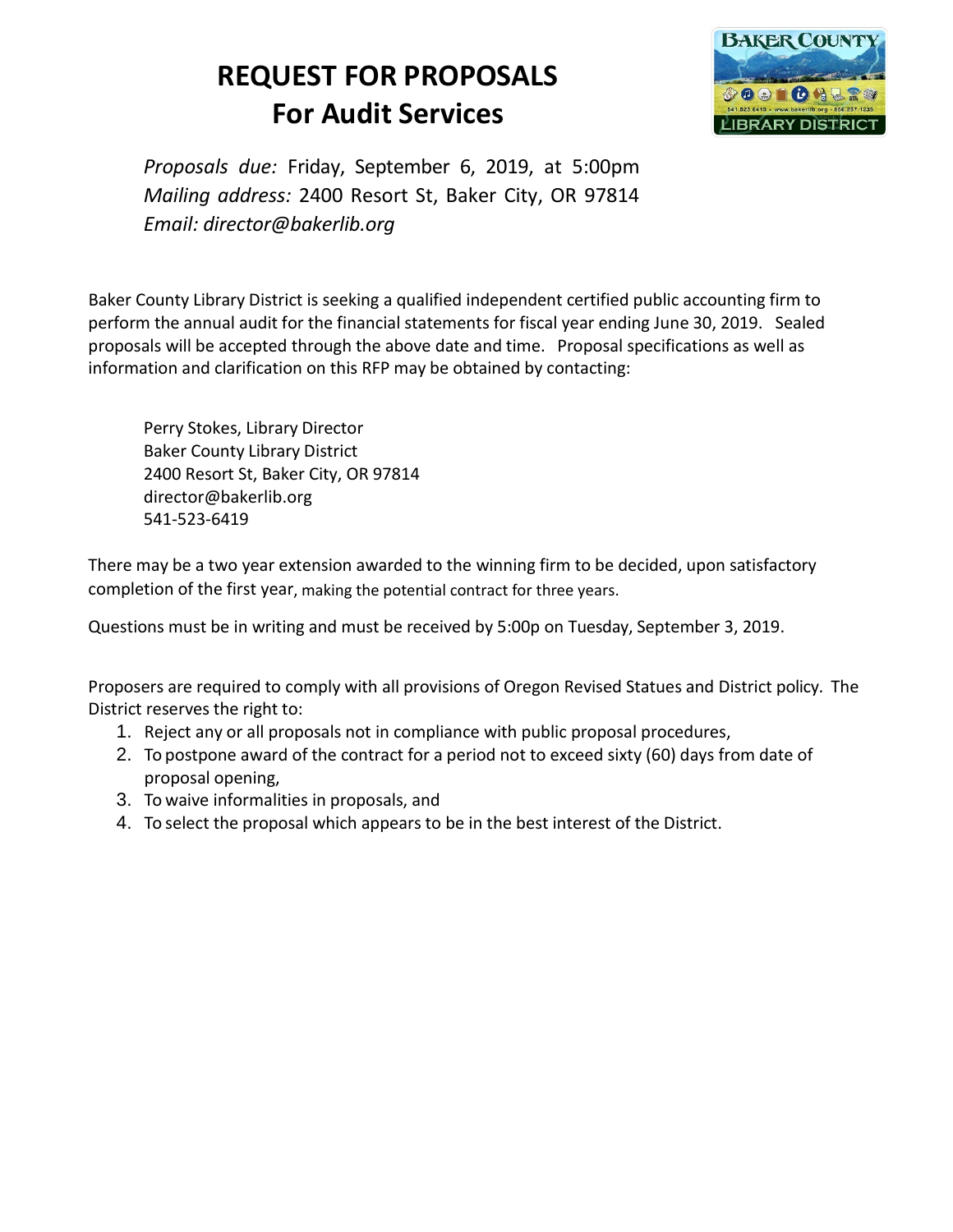# BAKER COUNTY LIBRARY DISTRICT

# REQUEST FOR PROPOSALS, For Audit Services

# I. **Statement of Work**

#### *A. Purpose of RFP*

Baker County Library District is issuing a Request for Proposals (RFP) and invites qualified independent certified public accounting firms to submit proposals to perform the annual audit of the financial statements of the District for the fiscal year ending June 30, 2019.

Our objective is to select the firm best qualified to provide:

- 1. Audit of the financial statements of the District as required by the Oregon Revised Statutes, Oregon Administrative Rules, and all applicable state and federal regulations including Minimum Standards for Audits of Oregon Municipal Corporations, and Government Accounting Standards.
- 2. Assistance to District staff on various accounting and reporting questions.
- 3. Written recommendations to management.

The audit firm recommended by the Auditing Services subcommittee will be awarded the audit contract. Contract award is contingent on approval by the Library District Board of Directors.

The term of the contract will be for one year with a possible two year extension offered at the end of the audit. The audit may be renewed annually thereafter at the option of the District.

# B. **Description of District**

Baker County Library District serves all of Baker County, Oregon. The District includes the Baker County Public Library, the administrative branch in Baker City, and five smaller branches in Haines, Halfway, Huntington, Richland and Sumpter, plus a Bookmobile.

The Library District's General Fund budget for fiscal year 2018-19 is \$1,171,309. All Library District funds for fiscal year 2018-19 total \$1,784,490. The District had three funds in fiscal year 2018-2019 including General Fund (Operating), Other Funds (Special Revenue), and Sage Fund (Agency Fund). The District is governed by an elected five-member Board of Directors.

# C. **Description of Accounting System**

The District uses the modified accrual basis of accounting for all funds and for budgeting. The District employs internal staff for accounting services, and uses QuickBooks for District business and payroll. The District's Business Manager will prepare the draft financial statements and provide documentation for audit work.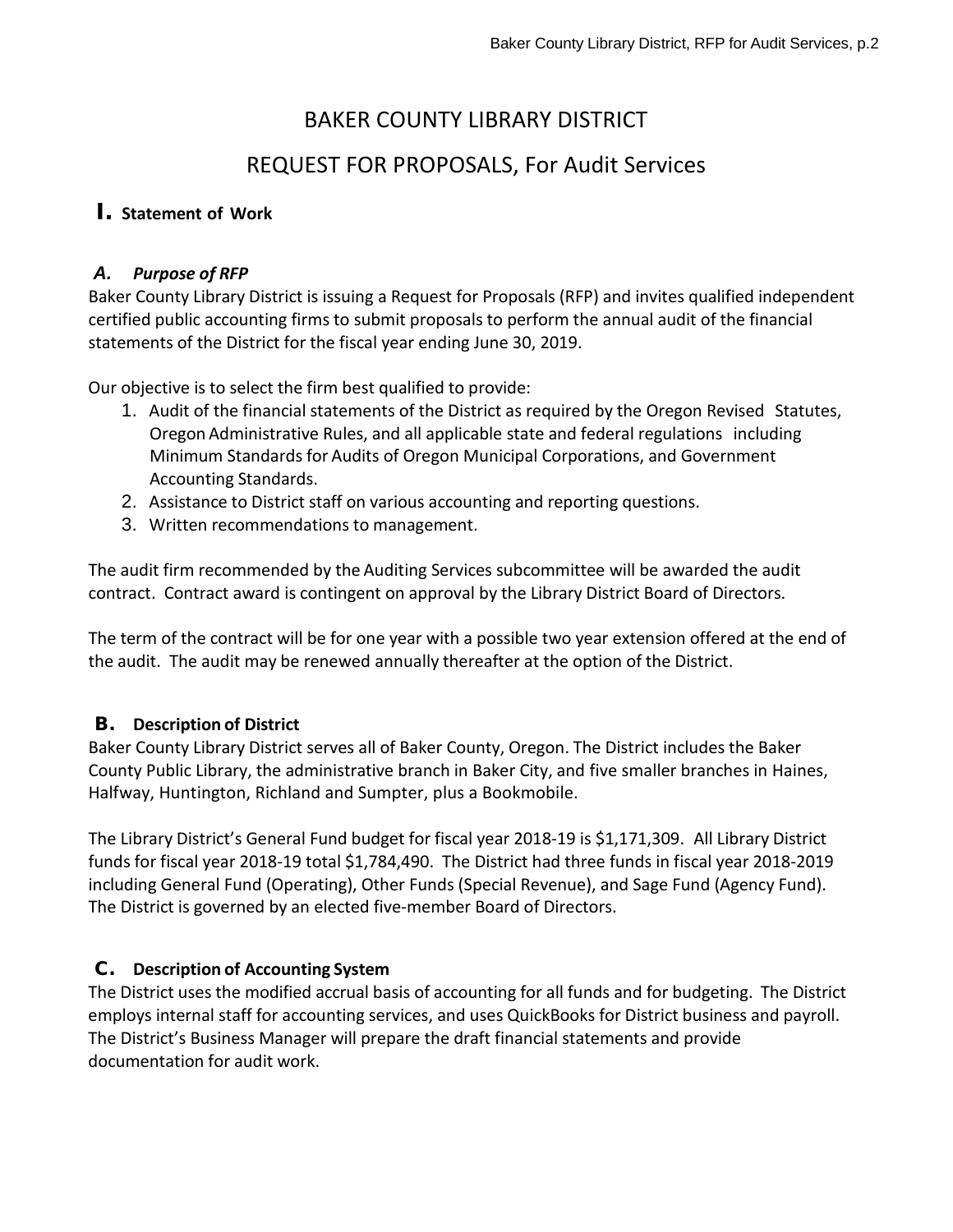### D. **Scope of the Audit and Reports Required**

- 1. The audit firm shall conduct an audit of and issue its opinion on the financial statements, including the Government-Wide Financial Statements, corresponding Reconciliation of Governmental Funds, auditors' comments and disclosures required by the Minimum Standards for Audits of Oregon Municipal Corporations, by November 15 of each year or as otherwise agreed to by Baker County Library District.
- 2. As part of the audit, the audit firm shall perform an evaluation of the internal controls of the District's accounting system and communicate any weaknesses and recommendations to the District in a separate letter to management.
- 3. Any proposed adjustments to the draft financial statements will be reviewed with and approved by District's management.
- 4. The audit firm will produce statements and the bound final audited annual report, providing 10 copies to the Library District upon delivery at a regular board meeting. The Library District board meets the second Monday of each month at 6:00pm at the Baker County Public Library located at 2400 Resort Street.

### E. **Management Letter**

The management letter should include recommendations to management prepared by the audit firm in letter form, including any findings, observations, opinions, comments or recommendations relating to internal control, accounting systems, data processing, compliance with laws, rules and regulations, or any other matters that come to the attention of the audit firm during the course of the examination that, in the opinion of the audit firm, warrant the attention of management. Such recommendations shall not be construed as special or additional studies, but shall be limited to those usually associated with the study of internal control systems and procedures as a part of an examination of financial statements. The management letter shall be discussed with District officials prior to publication.

#### F. **Modificationsto Original Audit Scope and Contract Amount**

In the event that circumstances disclosed by the audit indicate that more extensive auditing or accounting services are required than would normally be expected, the audit firm shall provide all pertinent facts relative to the extraordinary circumstances to the District. Any fees related to such additional work will require pre-approval by the District, are subject to negotiation, and are not included within the scope of services to be performed under the original contract signed as a result of this RFP.

#### G. **Other Services**

As a part of the audit contract and included in the basic fee for the District audit, the District may request technical assistance from the audit firm periodically throughout the fiscal year. The audit firm will provide basic accounting and consulting services to the District at no additional cost. This assistance includes, but is not limited to, answers to questions about accounting, reporting, Internal Revenue Service regulations, or internal control questions including the comments in the management letter.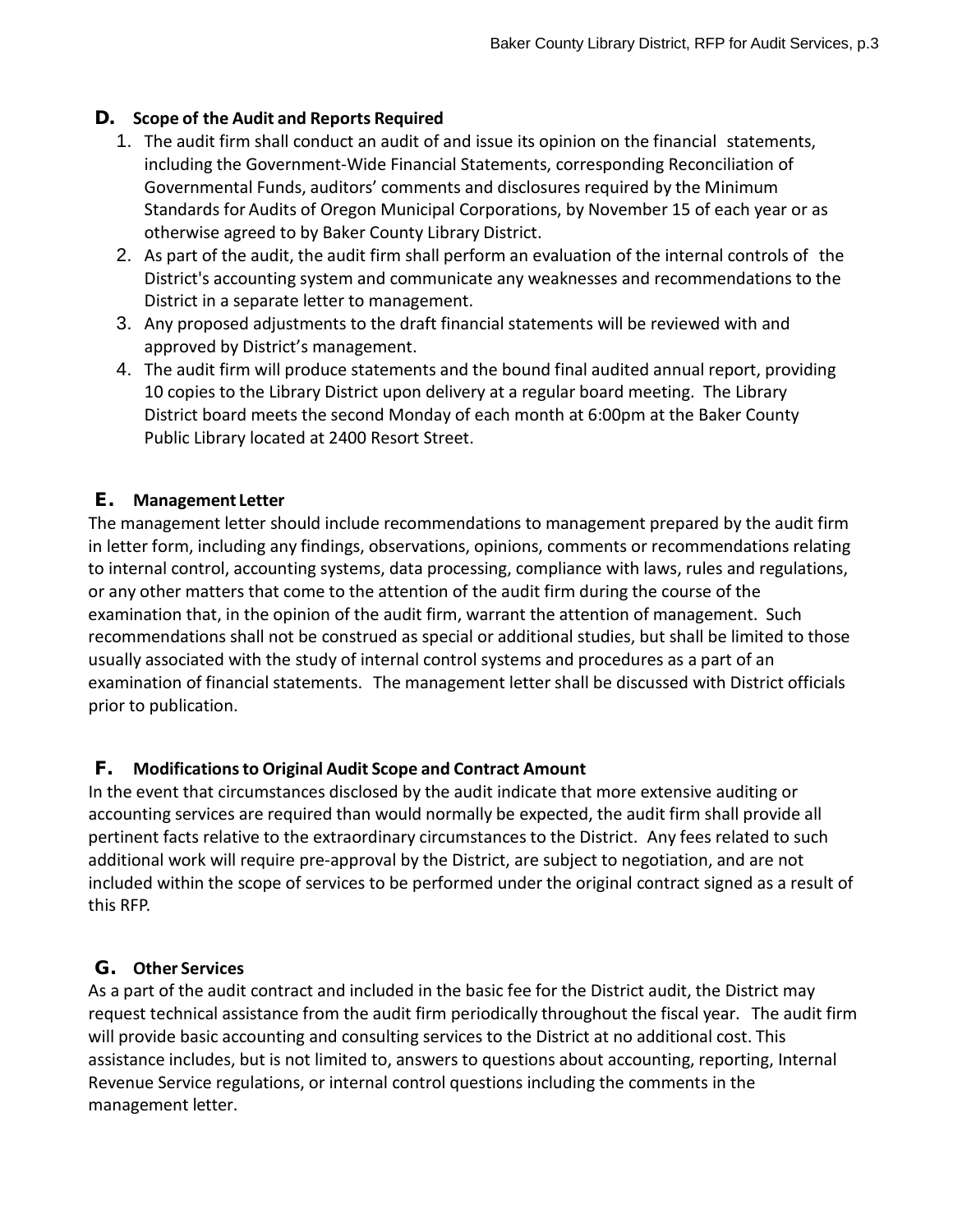### H. **Contract Period**

The contract will initially cover one fiscal year and will include a sixty-day cancellation provision. Upon satisfactory completion of the audit, there will be an option to audit the subsequent two fiscal years making the contract for a potential of three years. The District reserves the right to request proposals for audit services in future years.

### I. **Audit Supervision**

An experienced Audit Partner or Manager is required to be on-site when audit staff are on-site. This requirement will be included as part of the final contract.

# II. **Proposal Submission Procedures**

# A. **Proposal Submission**

The signed proposal must be received by Friday, September 6, 2019, 5:00 pm. Proposals must be clearly designated as "Audit Proposal". Emailed proposals are preferred. Late proposals will not be accepted.

### B. **Summary of Audit Firm's Qualifications**

- 1. Proof that the firm is certified to conduct municipal audits.
- 2. Identify the audit managers, field supervisors and other staff who will work on the audit, including staff from other than the local office.
- 3. Describe the range of activities performed by the staff on the engagement.
- 4. Describe the firm's recent audit experience. Detail the firms' recent local governmental audit experience as including a list of similar local governments with number of years audited.

#### C. **Audit Firm's Approach to the Examination**

- 1. Submit your general audit work plan. Address the approach to audit testing, sampling, techniques, and analytic procedures.
- 2. Indicate the extent to which District personnel would be expected to contribute to the audit work effort.
- 3. Identify the principal supervisory and management staff to be assigned this engagement.
- 4. Identify and describe any known or anticipated potential audit problems, the firms approach to resolving those problems, and any special assistance that will be requested from the District.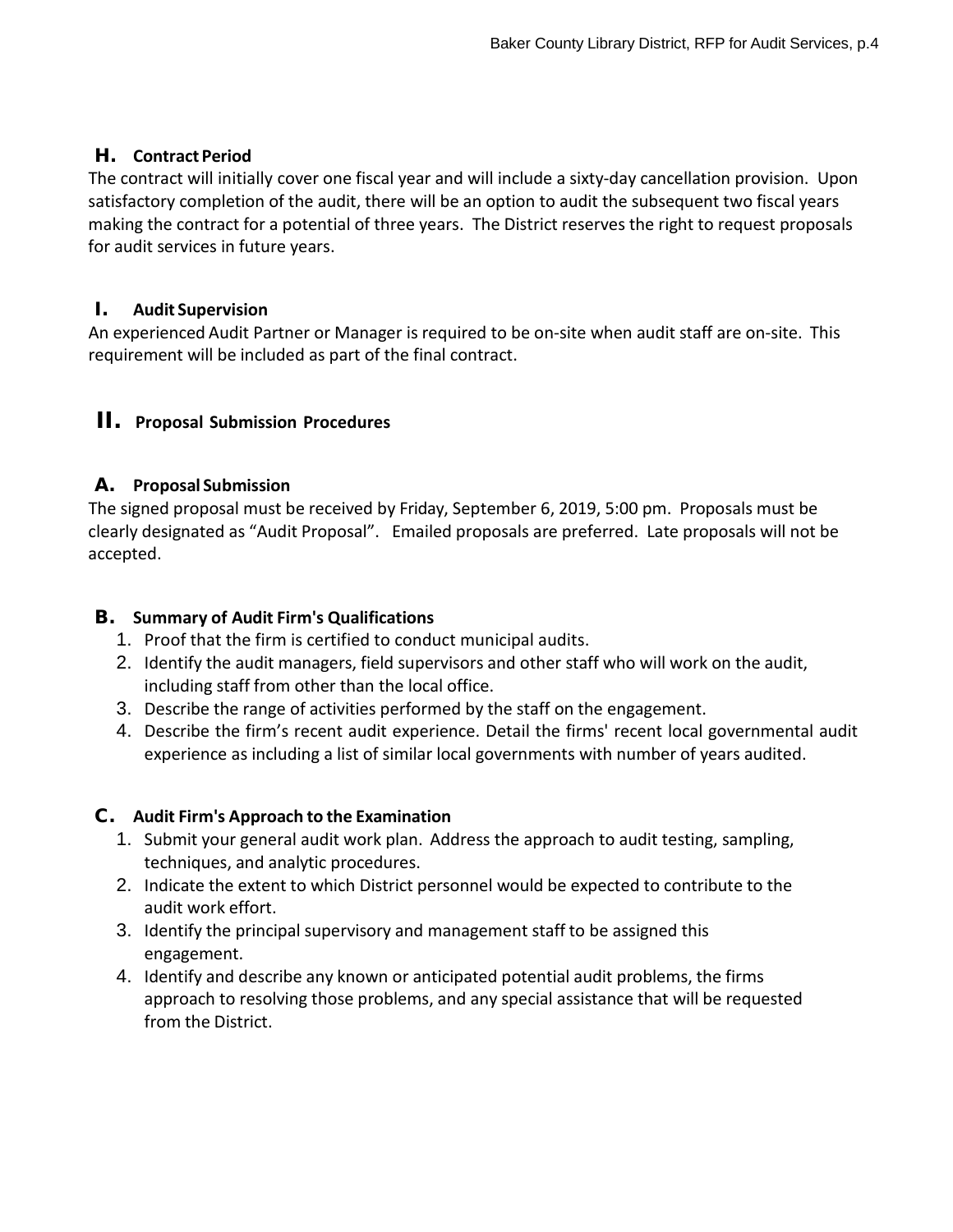### D. **Fees Section**

- 1. Provide not-to-exceed fee estimates for the annual audit of Baker County Library District for audit years ending 2019, and if extended, fiscal years 2020, and 2021. The not-to-exceed fees estimates are to include all fees including travel and out-of-pocket costs.
- 2. Provide a brief description of any other services that your firm could provide the District and the hourly charge for each service of this type. Such services would be contracted for on an "as needed" basis, to be provided and billed for separately.

# E. **Opportunity to Comment**

Firms may formally comment on this proposal or selection process by submitting a written signed statement to Perry Stokes, Library Director, Baker County Library District, at the address on page. Comments must be received by 5:00p, Monday, September 2, 2019 to be considered. Comments or protests against award because of the content of specifications shall not be considered after this deadline.

### F. **Addenda**

Addenda, if any, will be issued prior to the proposal due date. To ensure receipt of addenda, verify that the District has the name, phone number, email, and fax number for a contact person for the firm.

### G. **Equal Employment Compliance Requirement**

By submitting this proposal, Proposer certifies conformance to the applicable federal acts, executive orders, and Oregon statutes and regulations concerning affirmative action toward equal employment opportunities.

#### H. **AdditionalInformation**

Please provide any other information you feel would help the Auditor Selection Committee evaluate your firm for this engagement.

# III. **Proposal Evaluation Procedures**

#### A. **Evaluation of Proposals**

Proposals will be evaluated to determine which proposal best meet the needs of the District. Proposals will be evaluated on both technical merit and fees. Factors to be considered in the technical evaluation include:

- 1. Experience of the firm and prior audit experience with governmental and municipal audits, especially special districts and libraries.
- 2. The firm's ability to undertake audits of this size as demonstrated by the size and organizational structure of the firm.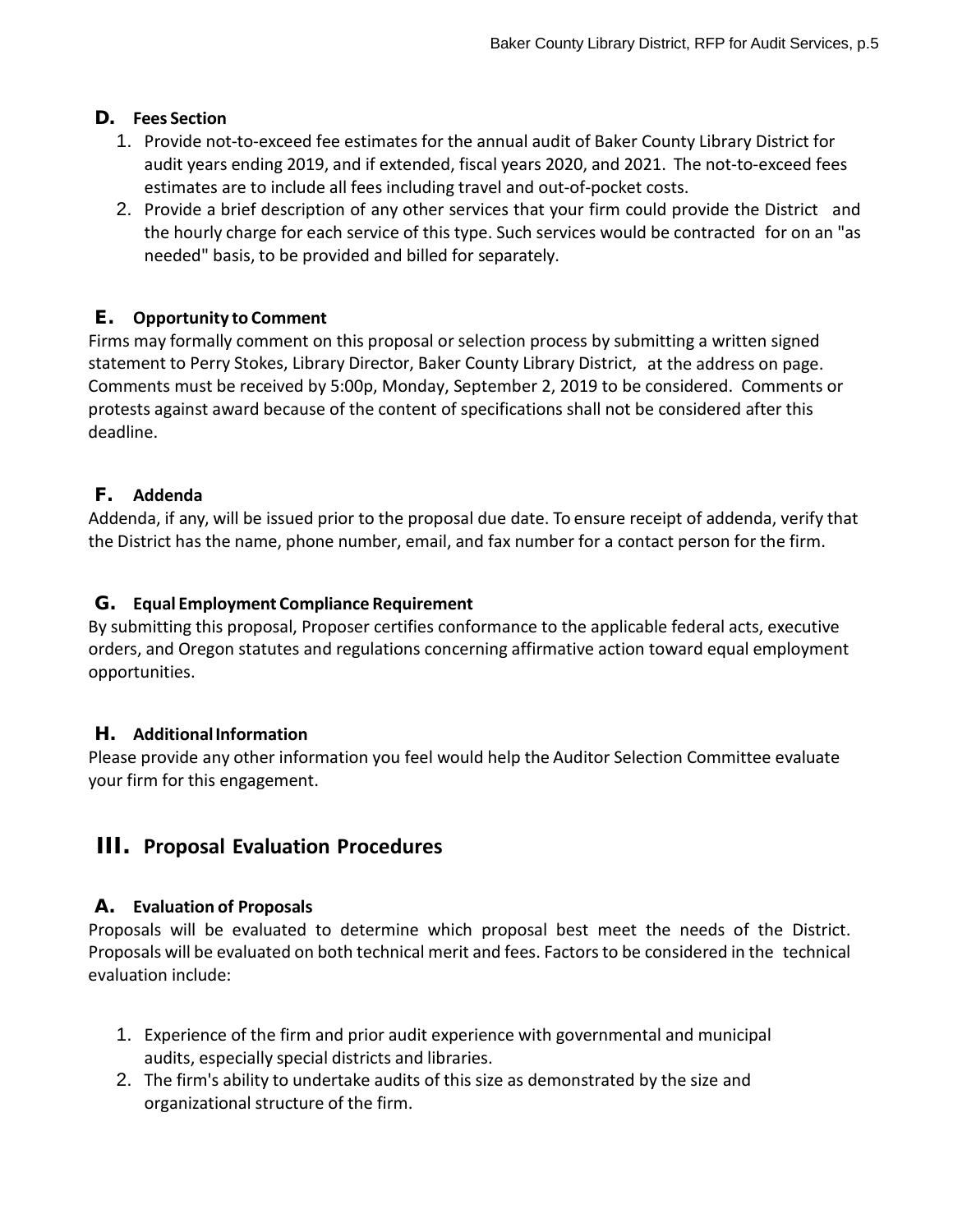3. Qualifications of staff to be assigned to the audit.

The District reserves the right to make the final selection by exercise of its own discretion.

#### B. **Proposal Rejection**

The District reserves the right to:

- 1. reject any or all proposals not in compliance with all public procedures and requirements;
- 2. reject any proposals not meeting the specifications set forth herein;
- 3. waive any or all irregularities in proposals submitted;
- 4. reject all proposals;
- 5. award any or all parts of any proposal.
- 6. request references and other data to determine responsiveness.

#### C. **Protest of Award**

Any adversely affected Proposer has five calendar days from the date of the written notice of award to file a written protest.

# IV. **General Terms and Conditions**

#### A. **Submission and Signing of Proposals**

The submission and signing of a proposal shall indicate the intention of the audit firm to adhere to the provisions described in this RFP.

#### B. **District Clarification of Proposals**

The District reserves the right to obtain clarification of any point in a firm's proposal or to obtain additional information necessary to properly evaluate a particular proposal. Failure of a proposer to respond to such a request for additional information or clarification could result in rejection of the firm's proposal.

#### C. **Cost of Preparing a Proposal**

The RFP does not commit the District to paying any costs incurred by any Proposer in the submission or presentation of a proposal, or in making the necessary studies for the preparation thereof.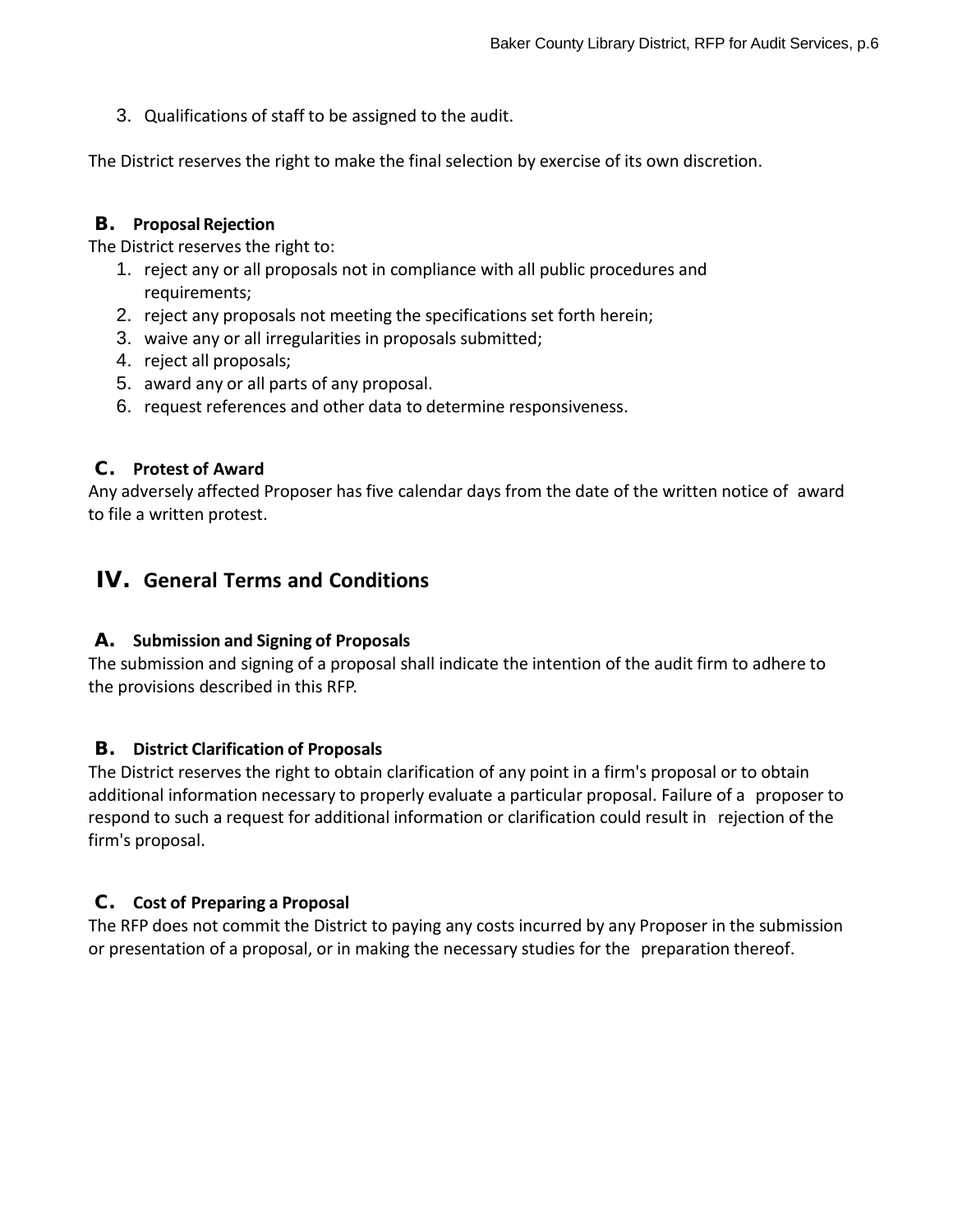# V.**Proposal Certifications**

Proposer hereby certifies they have not discriminated and will not discriminate against any minority, women or emerging small business enterprise in obtaining any required subcontract. Non-Discrimination Clause (ORS 279A.110)

It is further understood that any contractor who is in violation of this clause shall be barred from receiving awards of any contracts or purchases from the Library District unless a satisfactory showing is made that discriminatory practices have terminated and that a recurrence of such acts is unlikely.

Certified by:

Firm Name:

Address: